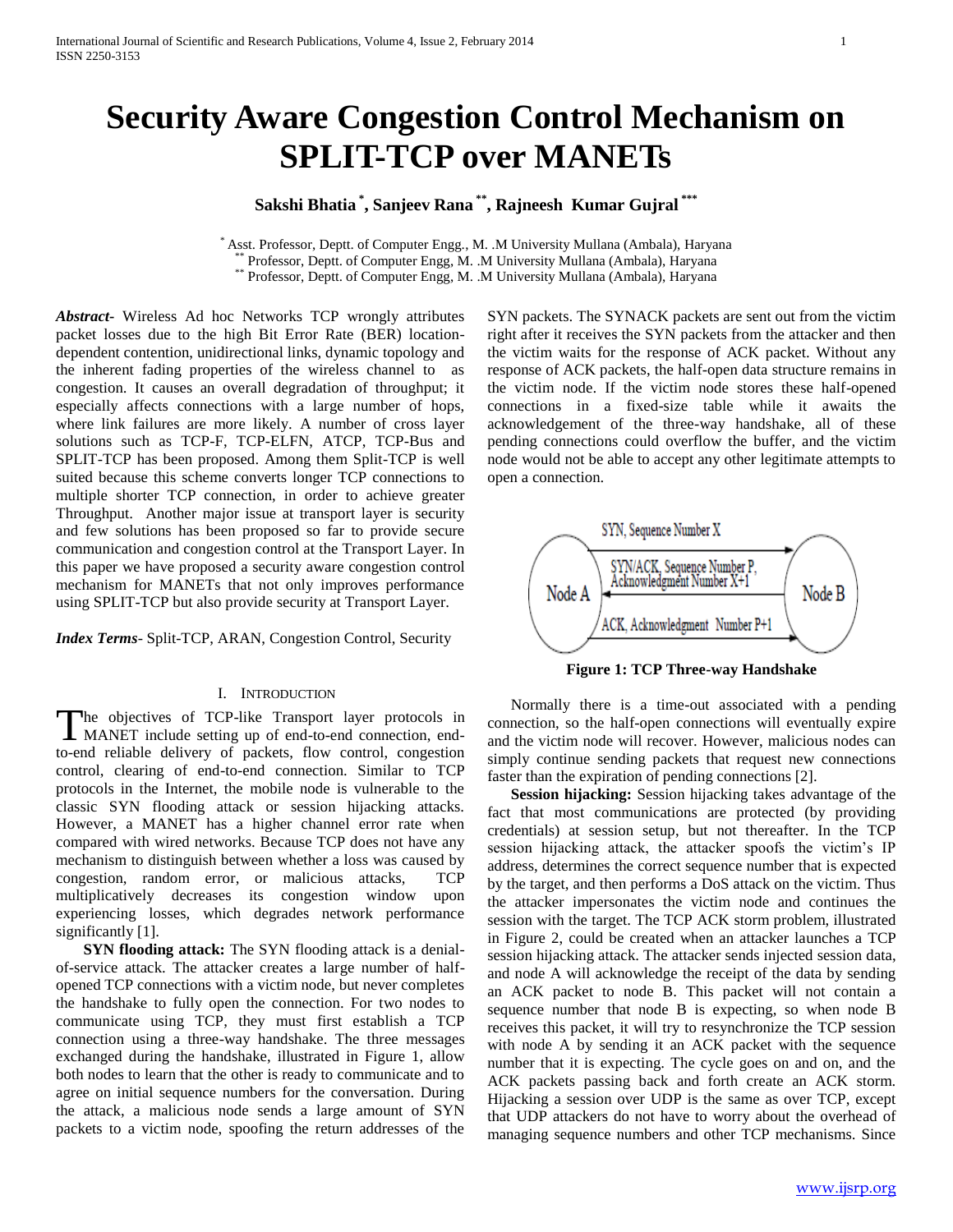UDP is connectionless, edging into a session without being detected is much easier than the TCP session attacks. The rest of this paper is organized as follows. Section 2 covers an overview of SPLIT-TCP and ARAN protocols, Section 3 summarizes related work, Section 4 discuss proposed mechanism that degrade congestion and provide security, Section 5, simulation analysis and result discussion is presented and Section 6 concludes this paper with discussions.



**Figure 2: TCP ACK Storm**

#### II. OVERVIEW OF SPLIT-TCP AND ARAN SECURITY PROTOCOL

In this paper, we have proposed a Security Aware Congestion Control Mechanism that consists two modules Split-TCP and ARAN. The Split-TCP is used to reduce delay and to provide security ARAN security protocol has been embed with it.

#### **2.1 SPLIT-TCP**

In ad hoc networks, traditional TCP protocol cannot handle node mobility well. Due to mobility of nodes frequent links break, lot of packet losses (until the routing layer discovers a new route). Furthermore, as the number of hops on a path increases, the probability of a link failure on the path increases. This implies that shorter TCP connections enjoy an unfair advantage in throughput as compared with longer connections. So this give birth to new enhanced TCP protocol i.e. Split-TCP. In Split-TCP [3] provides a unique solution to this problem by splitting the transport layer objectives into congestion control and end-to-end reliability. In the ad hoc wireless networks environment, congestion control demands local solutions. At the same time, reliability is an end-to-end requirement and needs end-to-end acknowledgments. Split-TCP splits a long TCP connection into a set of short concatenated TCP connections with a number of selected intermediate nodes (known as proxy nodes) as terminating points of these short connections. Figure 3 illustrates the operation of split-TCP where a three segment split-TCP connection exists between source node 1 and destination node 15. For any TCP connection, [4] certain nodes along the route take up the role of being proxies for that connection.



A proxy node receives the TCP packets, reads its contents, stores it in local buffer, and sends an acknowledgement to the source (or the previous proxy). This acknowledgement called local acknowledgement (LACK) does not guarantee end-to-end delivery. The responsibility of further delivery of packets is assigned to the proxy nodes. A proxy node clears a buffered packet once it receives LACK from the immediate successor proxy nodes for that packet. Split-TCP maintains the end-to-end acknowledgement mechanism intact, irrespective of the addition of zone-wise LACKs. The source node clears the buffered packets only after receiving the end-to-end acknowledgement for those packets [5] [6]. In the figure 3 node 1 initiates a TCP session to node 15. Node 4 and node 13 are chosen as proxy nodes. The number of proxy nodes in a TCP session is determined by the length of the path between source and destination nodes. Based on a distributed algorithm, the intermediate nodes that receive TCP packets determine whether to act as a proxy node or just as a simple forwarding node. The simplest algorithm makes the decision for acting as proxy node if the packet has already traversed more than a predetermined number of hops from the last proxy node or the sender of the TCP session. In fig the path between node 1 and node 4 is the first zone, the path between node 4 and 13 is the second zone, and the last zone is between node 13 and 15.The proxy node 4, upon receipt of each TCP packet from source node 1, acknowledges it with a LACK packet, and buffers the received packets. This buffered packet is forwarded to the next proxy node (node 13) at the transmission rate proportional to the arrival of LACKs from the next proxy node or destination. The transmission control window at TCP sender is also split into two windows, i.e. the congestion window and the end-to-end window. The congestion window changes according to the rate of arrival of LACKs from the next proxy node and end-to-end window is updated based on the arrival of end-to-end ACKs. Both these windows are updated as per traditional TCP except that the congestion window should stay within the end-to-end window. In addition to these transmission windows at the TCP sender, every proxy node maintains a congestion window that governs the segment level transmission rate [5]. In TCP-BUS explicit messages such as ICMP source quench are used for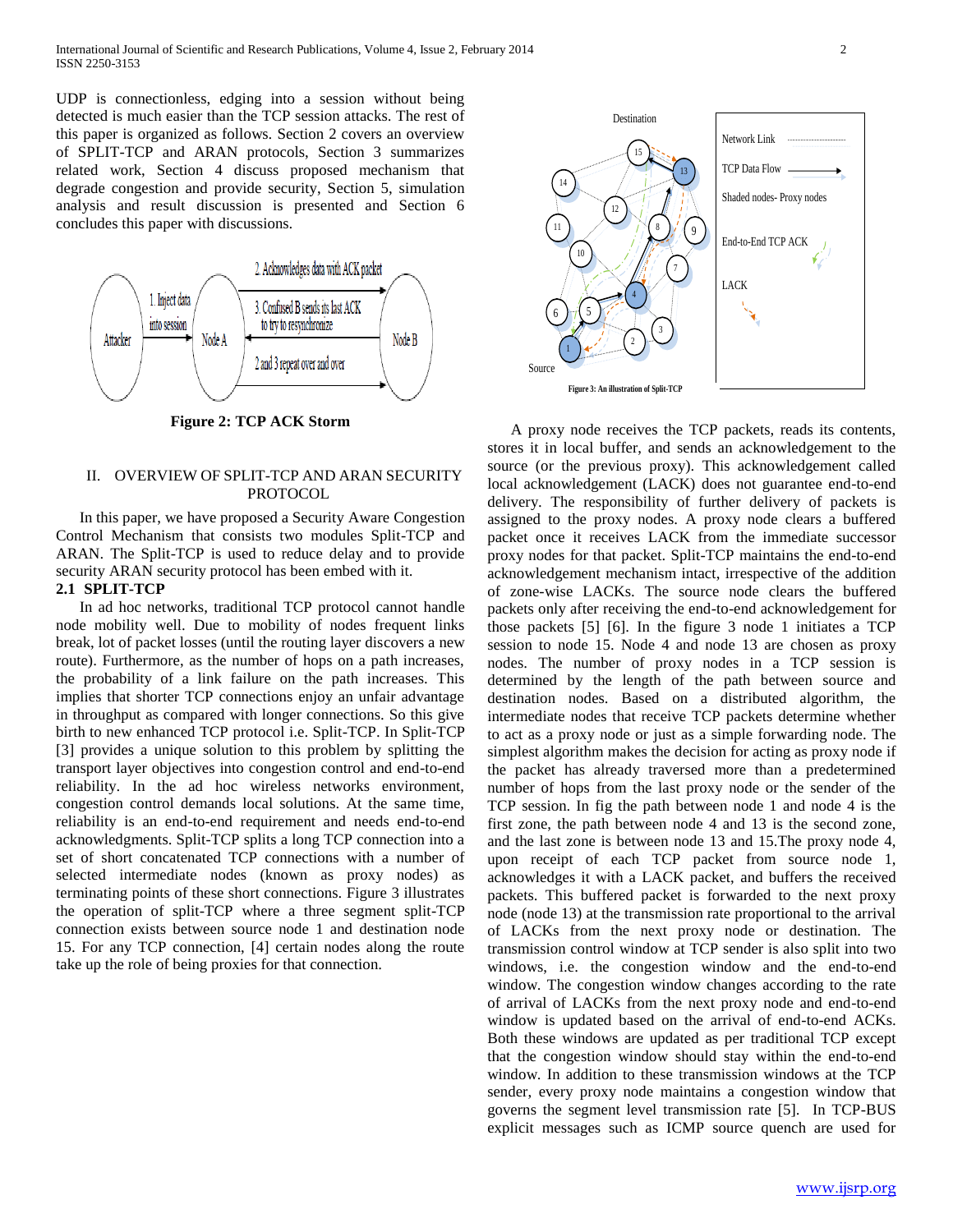congestion control. ECN is used to notify TCP sender in ATCP, congestion control is same as TCP. In split-TCP [5] since connection is split, the congestion control is handled within a zone by proxy nodes and proxy nodes maintain congestion window and handle congestion.

#### **2.2 Authenticated Routing for Ad hoc Networks (ARAN)**

ARAN uses public key cryptography to defeat all identified attacks. It takes care of authentication, message integrity, and non-repudiation, but expects a small amount of prior security coordination among nodes. During the route discovery process of ARAN, the source node broadcasts Route Request packets. The destination node, on receiving the Route Request packets, responds by unicasting back a reply packet on the selected path. The ARAN protocol uses a preliminary cryptographic certification process, followed by an end-to-end route authentication process, which ensures secure route establishment [5].

#### **Route Formation Phase:**

**Step 1:** Each node, before attempting to connect to ad hoc network, must contact the certification authority and request a certificate, which contains the IP address of the node  $(\text{IP}_A)$ , the public key of A  $(K_{A+})$ , a timestamp k of when the certificate was created, and a time e at which the certificate expires. These variables are concatenated and signed by  $K_T$ . The protocol assumes that each node knows a priori the public key of certification authority.

## $T \rightarrow A$ : *cert*<sub>A</sub> = [ $IP_A$ ,  $K_{A+}$ ,  $t$ ,  $e$ ] $K_T$

**Step 2:** The route discovery of the ARAN protocol begins with a node broadcasting a route discovery packet (RDP) to its neighbors. The RDP includes a packet type identifier ("RDP"), the IP address of the destination  $X(IP_X)$ , A 's certificate (cert A) and a nonce  $N_A$ , all signed with A 's private key. Note that the RDP is only signed by the source and not encrypted, so the contents can be viewed publicly. The purpose of the nonce is to uniquely identify an RDP coming from a source. Each time, A, performs route discovery it monotonically increases the nonce. Each node validates the signature with the certificate, updates its routing table with the neighbor from which it received the RDP, signs it, and forwards it to its neighbors after removing the certificate and the signature of the previous node (but not the initiator's signature and certificate). Let B be a neighbor that has received from A the RDP broadcast, which it subsequently rebroadcasts.

 $A \rightarrow brdcst$  :  $[RDP, IP_x, N_A]K_A -$ , Cert<sub>A</sub>  $B \rightarrow \text{brdcst}: [[RDP, IP_x, N_A]K_A - ]K_B - \text{Cert}_A, \text{Cert}_B$ 

Upon receiving the RDP B's neighbor C validates the signatures for both the RDP initiator, and B, the neighbor it received the RDP from, using the certificates in the RDP. C then removes B's certificate and signature, records as its predecessor, signs the contents of the message originally broadcast by Y and appends its own certificate C then rebroadcasts the RDP.

### $C \rightarrow \text{brd}$  *K*<sub>*X*</sub>  $\cdot$  [[*RDP*,  $IP_X$ ,  $N_A$ ] $K_A - K_C$   $\cdot$  *Cert<sub>A</sub>*, *Cert<sub>C</sub>*

Eventually, the message is received by the destination X, who replies to the first RDP that it receives for a source and a given nonce. This RDP need not have traveled along the path

with the least number of hops; the least-hop path may have a higher delay, either legitimately or maliciously manifested. In this case, however, a non-congested, non least-hop path is likely to be preferred to a congested least hop path because of the reduction in delay. Because RDP's do not contain a hop count or specific recorded source route, and because messages are signed at each hop, malicious nodes have no opportunity to redirect traffic. After receiving the RDP, the destination unicasts a Reply (REP) packet back along the reverse path to the source. Let the first node that receives the REP sent by X be node D.

 $X \rightarrow D: [REP, IP_A, N_A]K_X$  –, Cert<sub>X</sub>

The REP contains the address of the source node, the destination's certificate, a nonce, and the associated timestamp. The destination node signs the REP before transmitting it. The REP is forwarded back to the initiating node by a process similar to the process described for the route discovery, except that the REP is unicasted along the reverse path. Let D's next hop to the source node C.

## $D \rightarrow C$ : [[*REP*,  $IP_A$ ,  $N_A$ ] $K_X$  -] $K_D$  -, Cert<sub>X</sub>, Cert<sub>D</sub>

C validates D's signature on the received message, removes the signature and certificate, then signs the contents of the message and appends its own certificate before unicasting the REP to B. Each node checks the nonce and signature of the previous hop as the REP is returned to the source. When the source receives the REP, it verifies the destination's signature and the nonce returned by the destination.

## $C \rightarrow B: [[REP, IP<sub>A</sub>, N<sub>A</sub>]K<sub>X</sub> -]K<sub>C</sub> - , cert<sub>X</sub>, Cert<sub>C</sub>$

#### **Route maintenance**

When no traffic has occurred on an existing route for that route's lifetime, the route is simply de-activated in the route table. Data received on an inactive route causes nodes to generate an Error (ERR) message. Nodes also use ERR messages to report links in active routes that are broken due to node movement. All ERR messages must be signed. For a route between source A and destination  $X$ }, a node B generates the ERR message for its neighbor C as follows:

## $B \rightarrow C$ :  $[ERR, IP_A, IP_X, N_B]K_B$  –,  $Cert_B$

This message is forwarded along the path toward the source without modification. A nonce ensures that the ERR message is fresh. It is extremely difficult to detect when ERR messages are fabricated for links that are truly active and not broken. However, the signature on the message prevents impersonation and enables non-repudiation. A node that transmits a large number of ERR messages, whether the ERR messages are valid or fabricated, should be avoided.

#### **Key Revocation**

In the event that a certificate needs to be revoked, the trusted certificate server, T, sends a broadcast message to the ad hoc group that announces the revocation. Calling the revoked certificate cert X, the transmission appears as:

## $T \rightarrow b$ rdcst:[*revoke*,*cert*<sub>*T*</sub></sub> ] $K_T$  –

Any node receiving this message re-broadcasts it to its neighbors. Revocation notices need to be stored until the revoked certificate would have expired normally. Any neighbor of the node with the revoked certificate needs to reform routing as necessary to avoid transmission through the now un trusted node.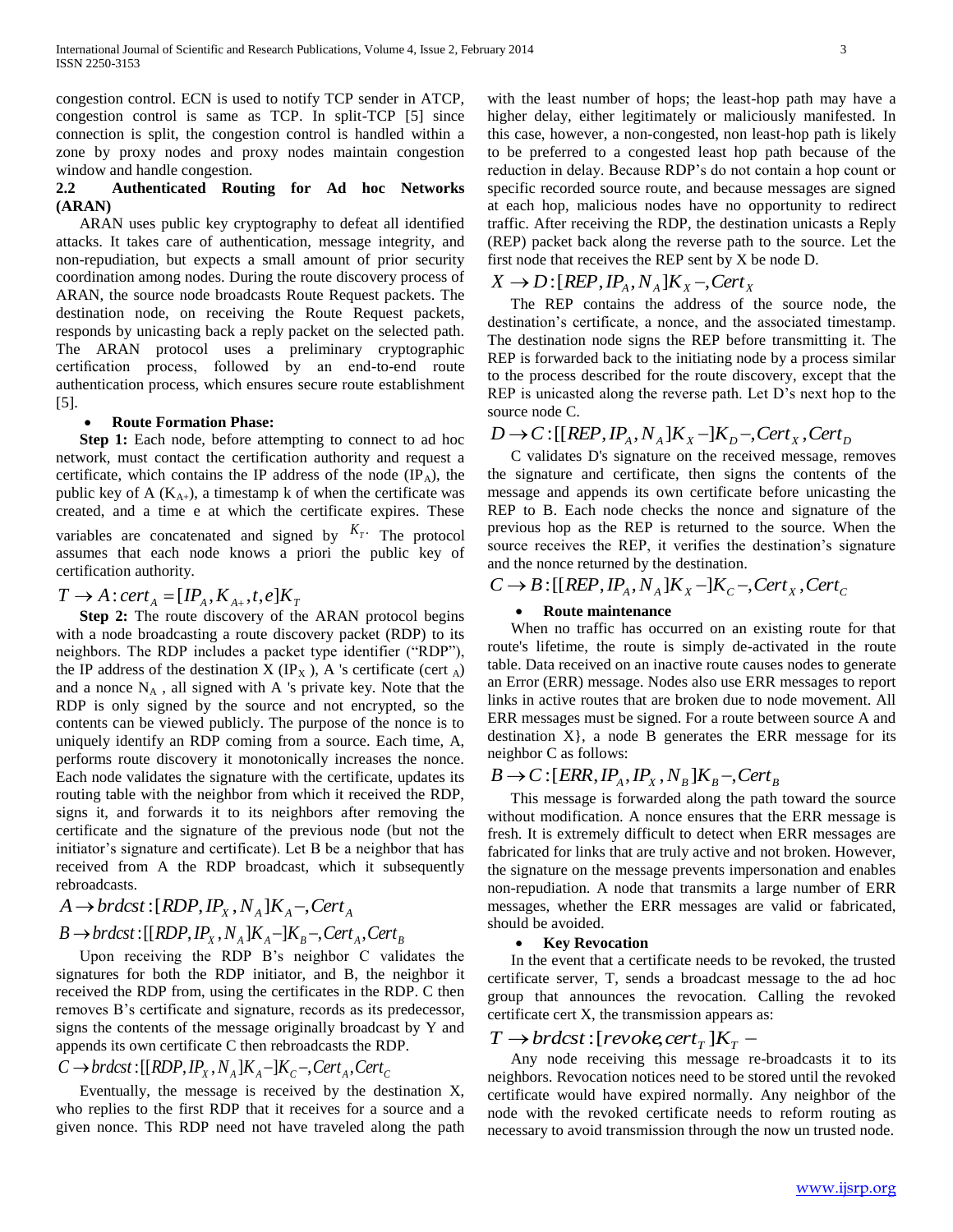#### III.RELATED WORK

Swastik Kopparty et al. [4], has proposed that for any TCP connection, certain nodes along the route take up the role of being proxies for that connection. The proxies buffer packets upon receipt and administer rate control. The buffering enables dropped packets to be recovered from the most recent proxy. The rate control helps in controlling congestion on inter-proxy segments. Thus, this work concludes that shorter TCP connections achieve better parallelism in the network.

In [7] the main idea behind the proposed mechanism is to notify the sender when the packets of a Transport layer flow change their route. In this work sender can benefit from this information when deciding whether to retransmit a missing segment or to wait, when estimating the RTT (Round Trip Time), and when deciding whether to change the congestion window.

Nizar et. al. [8] suggested the techniques introducing awareness of the physical medium into TCP are typically implemented using different explicit notification techniques. One of the first proposals in this category presented in [9] is Explicit Congestion Notification (ECN). It reserves a specific bit inside the IP header, which brings indication of network congestion back from a router to the sender node. This allows TCP sender to select its congestion control actions differentiating between congestion and link error related losses.

In [10] Sarolahti et. al. proposed explicit signaling algorithm allowing network routers to increase TCP startup performance over high-speed network paths. Having the core algorithms controlling TCP functionality such as congestion control and error recovery implemented at the sender node turns the design of optimization algorithms towards explicit notification solutions, which usually demonstrate considerable performance advantages. However, the main drawback for such solutions is the requirement for the modification of TCP sender code traditionally implemented inside the operating system kernel, making the deployment of these schemes difficult on the wide scale.

In [8] aims at overhead reduction deriving from the multilayer ARQ employed at the link and transport layers. It introduces ARQ proxy [11],[12] at the base station and ARQ client at the mobile node agents, which substitute the transmission of the TCP ACK packet with a short link layer request sent over the radio link. As a result, ARQ proxy releases radio link resources required for TCP ACK packet transmission which can be used by other transmitting stations.

In [13] proposed that approaches that rely on explicit feedback from intermediate nodes, like ECN can face problems, since no direct access for the IP header is allowed for such nodes. In order to mitigate such a problem, some effort has to be put on that, but a really robust solution seems to be absent.

Ding et. al. [14] proposed TCP-MANET to detect malicious packet drop attack based on RTT of next acknowledged packet. Upon inferring a malicious attack, TCP-MANET trigger the routing protocol to find a new route to connection, and locate the malicious node in the network.

In [15] to defeat all identified attacks on AODV and DSR using ARAN has been proposed. ARAN can secure routing in environments where nodes are authorized to participate but untrusted to cooperate, as well as environments where participants do not need to be authorized to participate. This

work evaluates ARAN and shows that it is able to effectively and efficiently discover secure routes within an ad hoc network.

Jonny Karlssson et. al.[16] proposed that due to heavy asymmetric cryptographic operations and large routing packets, ARAN has a high computational cost for route discovery. ARAN is also vulnerable against selfish nodes e.g. drop routing packets. In particular, if the selfish node is an authenticated node, then ARAN is unable to detect this type of attack.

Kimaya Sanzgiri et. al. [17] proposed ARAN, a routing protocol for ad hoc networks that uses authentication and requires the use of a trusted certificate server. In ARAN, every node that forwards a route discovery or a route reply message must also sign it, (which is very computing power consuming and causes the size of the routing messages to increase at each hop). A proposal that only require originators to sign the message has been proposed in [18]. In addition, it is prone to reply attacks using error messages unless the nodes have time synchronization. Harsh Sadawarti et. al. [19] proposed security model based on ARAN to handle the DoS attacks. All the routing messages are authenticated at every hop from source to destination as well as on reverse path from destination to source.

#### IV.PROPOSED SECURITY AWARE AND CONGESTION CONTROL MECHANISM

The proposed work provided the security and performance enhancement by controlling the congestion at transport layer. The above said work embeds ARAN over SPLIT-TCP at transport layer that not only prevents congestion but also provide secure data communication in MANET. This work takes the following assumptions:

- The scheme is based on public key cryptography using offline certification authority (CA).
- Proxy nodes are the trusted nodes and know the public key of other proxy nodes.
- The encryption/decryption takes place at the proxy nodes.
- Only proxy nodes can be the source and destination nodes.
- All links are bidirectional.

Each node gets digital certificate from Certifying Authority (CA) in a secure fashion before communication. Since the intermediate nodes will act as only forwarding nodes. All the security checks will be carried out at proxy nodes using ARAN. Let  $P_1$   $P_2$  be the Proxy Nodes and  $F_1$ ,  $F_2$  be the intermediate nodes. Here  $R_{P1} U_{P1}$  are the Private and Public key of node  $P_1$  and  $R_{P2}$  U<sub>P2</sub> are the Private and Public key of node  $P_2$ . The packets will have to pass through the nodes which can be in an arrangement among the following cases:

**Case 1:** (Secure communication between two proxy nodes) In this case at proxy node  $P_1$  the message is encrypted with  $R_{P1}$ and further encrypted with public key  $U_{P2}$ . At the proxy node  $P_2$ this combination is decrypted with  $R_{P2}$  and further decrypted with private  $U_{\text{PL}}$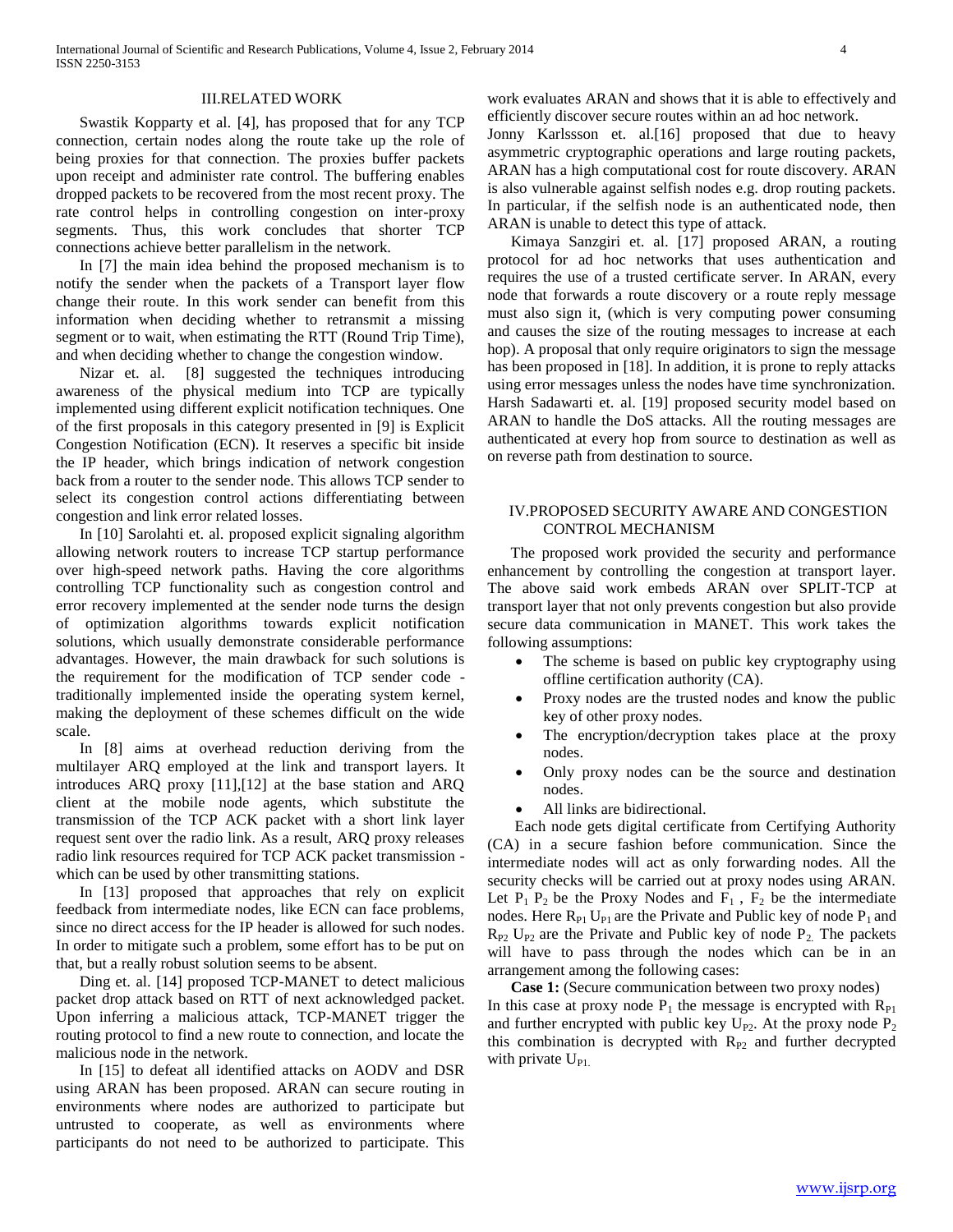International Journal of Scientific and Research Publications, Volume 4, Issue 2, February 2014 5 ISSN 2250-3153



**Figure 4: Secure Communication between two proxy nodes**

**Case 2:** ( Secure communication Through Intermediate Node)

In this case a proxy node  $P_1$  knows  $R_{P1}$  and  $U_{P2}$ . The message is encrypted with  $R_{P1}$  and further encrypted with  $U_{P2}$ . The next node is an intermediate node  $F_1$  which will only forward the message to the neighbour node. It does not perform any verification and testing.



#### Case 3: (Communication Between Forwarding Nodes)

The first intermediate node F1 will forward the message to next intermediate node F2 without performing any verification and testing which will also forward the message to the neighbour node.



**Figure 6: Communications Between Forwarding Nodes** 

If the message is tampered proper decryption of the encrypted message cannot take place. If a message is unable to  $m$  and the new second is reach the next proxy node in the first attempt then the message is retransmitted. If the message is unable to reach the destination node in three attempts then a negative acknowledgement is sent 1to the source proxy node. An alternate route is then chosen with minimum number of intermediate nodes using the information that is present in the cache of nodes.



**Figure 7: illustrates the operation of SPLIT-TCP**

Figure 7 illustrates the operation of split-TCP where a split-TCP connection exists between source node  $P_1$  and destination node P4. A proxy node receives the TCP packets, reads its contents, stores it in local buffer, encrypts/decrypts the message and sends an acknowledgement to the source (or the previous proxy). This acknowledgement called local acknowledgement (LACK). In the fig the  $P_1$  initiates a TCP session to node  $P_4$ . Node  $P_2$  is chosen as next proxy node after the source node. The number of proxy nodes in a TCP session is determined by the length of the path between source and destination nodes. The following mechanism takes place:

**Step 1:** The node  $P_1$  encrypts the message with  $R_{P1}$  and further encrypts with public key  $U_{P2}$ . Double encryption takes place at the proxy node and the message is forwarded to intermediate node  $F_1$ .

**Step 2:** Node  $F_1$  does not perform any verification and simply forwards the message to next neighbor node (proxy node  $P_2$ ).

**Step 3:** Proxy node P<sub>2</sub>, upon receipt of each TCP packet or message from node  $F_1$ , carries out decryption with  $U_{P1}$  and one more decryption is carried out with  $R_{p1}$ . At the first level of decryption authentication, non-repudiation and integrity is achieved. Then at the second level of decryption we are able to achieve secrecy. If proper decryption takes place then proxy node  $P_2$  acknowledges the previous proxy node  $(P_1)$  with a LACK packet, and buffers the received packets.

**Step 4:** The buffered packet is forwarded to next neighbor node which is an intermediate node 2. It forwards the received message to next node which is proxy node  $(P_3)$ .

**Step 5:** The process in step1 to step3 is repeated. If proper results are not obtained on decryption of the encrypted message at proxy node  $(P_2)$  then the information in the message is tampered.

#### **4.1 Performance Analysis**

The network scenario consists of a proxy nodes followed by an intermediate node. The proxy node can be source and destination node. Our simulation environment consists of 5 proxy and 4 intermediate nodes as illustrated in figure 4. For simulation purpose we assume P1 as the source and P3 as the destination. Node P1 sends cipher text by applying double encryption using RSA with its private key for first encryption and RSA with private-public key of next proxy node (P2) for second encryption. The intermediate node 1 receives the data and forwards the cipher text to P2 which carries out decryption using the same algorithm and obtains the original message. Now for transferring the message further, it again encrypts. This process repeats till the message reaches the destination node. The cipher text obtained on first level decryption matches that of the one obtained after first level of encryption which has been obtained using private key encryption. The attacker can only attack at any of the intermediate node since we have assumed all the proxies as trusted nodes. Interruption attacks are launched to deny routing messages from reaching the destination nodes by modifying the message.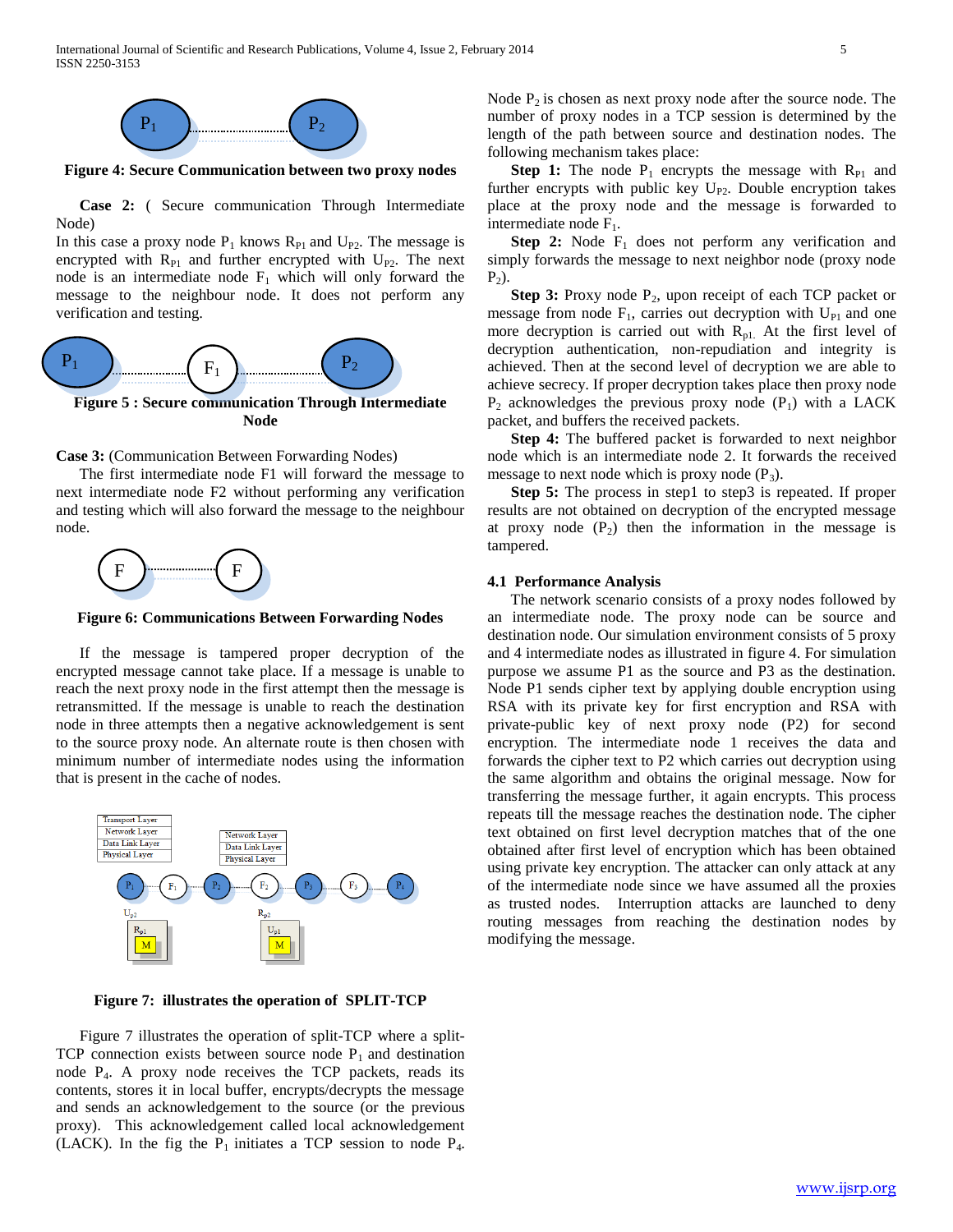

**Figure 8: Simulation Scenario ( when a between source and destination is complete in graphical mode)**

| destcp - NetBeans IDE 67.1                                                                                                                                                                   | oß.                                        |
|----------------------------------------------------------------------------------------------------------------------------------------------------------------------------------------------|--------------------------------------------|
| File Edit View Navigate Source Refactor Run Debug Profile Team Tools Window Help                                                                                                             |                                            |
| $\Box$ $\Box$ $\Box$ $\Box$ $\Box$ $\Box$<br>PP E U D ( ceatoric)                                                                                                                            | Q - Search (Chi+C)                         |
| Output - destrp (run)                                                                                                                                                                        | $\bullet x$                                |
| ma:                                                                                                                                                                                          |                                            |
| P1 sending message to P3                                                                                                                                                                     |                                            |
| P1 encrypting message                                                                                                                                                                        |                                            |
| E els sedientbb323f206ccBa2e8098F72cd541d11Ib63e20bdes4682b94756c63c10ef1bb75ec7aea6991bec5516073cfdbecb576c562216eabcdcce3e1af7cd89c0e94113f1dbc98bccF79fcbb2a7c9d306e2b9f22a7a93304af0fd0  |                                            |
| e2: 06f94060c2f5e4b94f8d01d1feeea7f0937589dc6e75bDfc1Tbe395dddfdb63d87edb46ae2095fbf9ddfc6fffdbc115682104186ac276d0c26dc418f819baa204fe8fcab0fd6c45ddcr61fe6649989fe71a6995Lccc25d4a2b42ee   |                                            |
| P1 adding message to buffer                                                                                                                                                                  |                                            |
| P1 forwarding Message to 1                                                                                                                                                                   |                                            |
| 1 received Message from PL                                                                                                                                                                   |                                            |
| 1 forwarding Message to R2                                                                                                                                                                   |                                            |
| R2 received Message from 1                                                                                                                                                                   |                                            |
| R2 received Message from 1                                                                                                                                                                   |                                            |
| Poer Popey: 39                                                                                                                                                                               |                                            |
| W2 decrypting received Message from 1                                                                                                                                                        |                                            |
| dl: %4d6e7Ubb328E2U5ccRba2e80996T2cd541d11Ib63e2Ubde4682h94756c63cU0efUbb75ec1aea699Ibec451U6073cfdbecb576c562216eabcdcce3e1af7c489c0e94113f1dbc98bcc679fcbb2a7c9d916e2b9f22a7a93384afUfdU   |                                            |
| di: data                                                                                                                                                                                     |                                            |
| 72 adding message to buffer                                                                                                                                                                  |                                            |
| W encrypting message                                                                                                                                                                         |                                            |
| e1: 487856047de15338679fbe965f666cf7ebd397160fd5e121f2824U5T7abdb72ccea945bce80666910fbb1ef52e968c579befc88d4TRbdfcc8f1c7131a0a487Ra15cdlTcc2f89666174caUbb717c964T4205584Lffb4a561Ub42fa1Td |                                            |
| e2: 280bb46e614e5adada1e73f1e124F75b616dJ4Bf73Zbef31c601b290d45468f1b834eebdTe956d5df59ddf59dbc12bd1b0d1fbf812cd54T61789f767fz4764a64U5Tb4D516419Z27d64a76f189a01063bc96456f35aef5odd54dbe   |                                            |
| 92 forwarding Message to 2                                                                                                                                                                   |                                            |
| 2 received Message from N2                                                                                                                                                                   |                                            |
| 2 forwarding Message to 23                                                                                                                                                                   |                                            |
| R3 received Message from 2                                                                                                                                                                   |                                            |
| R3 received Message from 2                                                                                                                                                                   |                                            |
| Poer Popey: 32<br>93 decreting received Message from 2                                                                                                                                       |                                            |
| d1: 48785007Ad1579878586665677eb6897160656121f28240577abdh72cea9416ce9066016bbLef92e968c579pefe8847Radfce8f1011a0a4878a15cdf7ec259666174ca0b071c664742055841ffb4a5610b42fa17el               |                                            |
| di: data                                                                                                                                                                                     |                                            |
| 23 adding message to buffer                                                                                                                                                                  |                                            |
| Transmission compeleted                                                                                                                                                                      |                                            |
|                                                                                                                                                                                              |                                            |
|                                                                                                                                                                                              |                                            |
|                                                                                                                                                                                              |                                            |
|                                                                                                                                                                                              |                                            |
|                                                                                                                                                                                              |                                            |
| $\epsilon$                                                                                                                                                                                   |                                            |
| <b>Output</b>                                                                                                                                                                                |                                            |
|                                                                                                                                                                                              |                                            |
|                                                                                                                                                                                              | $\mathbb{R}$<br>destro (run)<br><b>INS</b> |
| Æ<br><b>Silie)</b>                                                                                                                                                                           | $-0.1$ km $^{-12690}_{-80020}$             |
|                                                                                                                                                                                              |                                            |



| P1                         | 1        | P2                 | $\overline{\mathbf{2}}$ | P3                                                          | 3 | P <sub>4</sub> | 4                   | P <sub>5</sub> |  |  |
|----------------------------|----------|--------------------|-------------------------|-------------------------------------------------------------|---|----------------|---------------------|----------------|--|--|
|                            |          |                    |                         |                                                             |   |                |                     |                |  |  |
|                            |          |                    |                         |                                                             |   |                |                     |                |  |  |
|                            |          |                    |                         |                                                             |   |                |                     |                |  |  |
|                            |          |                    |                         |                                                             |   |                |                     |                |  |  |
| <b>Source</b>              | $P1 -$   | <b>Destination</b> |                         | $P3$ $\blacktriangledown$                                   |   |                | Source:             |                |  |  |
| data                       |          |                    |                         |                                                             |   |                | <b>Destination:</b> |                |  |  |
|                            |          |                    |                         | $\begin{array}{c}\n\bullet \\ \hline\n\bullet\n\end{array}$ |   |                |                     |                |  |  |
|                            |          |                    |                         |                                                             |   |                | <b>Current:</b>     |                |  |  |
| Send                       |          |                    |                         |                                                             |   |                | Attacker: 1         |                |  |  |
|                            |          |                    |                         |                                                             |   |                |                     |                |  |  |
|                            |          |                    |                         |                                                             |   |                |                     |                |  |  |
|                            |          |                    |                         |                                                             |   |                |                     |                |  |  |
| $1\vert\bm{\triangledown}$ | Attacker |                    |                         | Forward                                                     |   | <b>Receive</b> |                     |                |  |  |

**Figure 10: Simulation Scenario to select the attacking node**

| M<br>P <sub>2</sub><br>$\overline{1}$       | $\mathfrak{c}$<br>P4<br>P3<br>$\sqrt{3}$                                                                                                                                | P5<br>4                                                                                |
|---------------------------------------------|-------------------------------------------------------------------------------------------------------------------------------------------------------------------------|----------------------------------------------------------------------------------------|
|                                             |                                                                                                                                                                         |                                                                                        |
| Source<br>Destination<br>$M_{\overline{v}}$ | $P3$ $\blacktriangledown$<br>Source: P1                                                                                                                                 |                                                                                        |
| data                                        | $\begin{array}{c c c c c} \hline \textbf{a} & \textbf{b} & \textbf{b} \\ \hline \textbf{c} & \textbf{c} & \textbf{c} & \textbf{c} \\ \hline \end{array}$<br>Current: P2 | Destination: P3<br>$\pmb{\chi}$                                                        |
| Send                                        |                                                                                                                                                                         | Message<br>ktacker: 1<br>Œ<br>ProxyNode: P2 received Message is invalid cannot decrypt |
| $1$ $\overline{ }$<br>Attacker              | Forward<br>Receive                                                                                                                                                      | OK                                                                                     |
| Reset                                       |                                                                                                                                                                         |                                                                                        |

#### **Figure 11: Simulation Scenario (showing transmission in case of attack in graphical mode)**

So, if there is an attacking node present in the network then the message is unable to travel further in the network and is thus unable to reach the destination node. In figure 10 and figure 11, node 1 is causing interruption and this is detected by proxy P2 which is unable to decrypt the message since, it has been modified at previous node (node 1).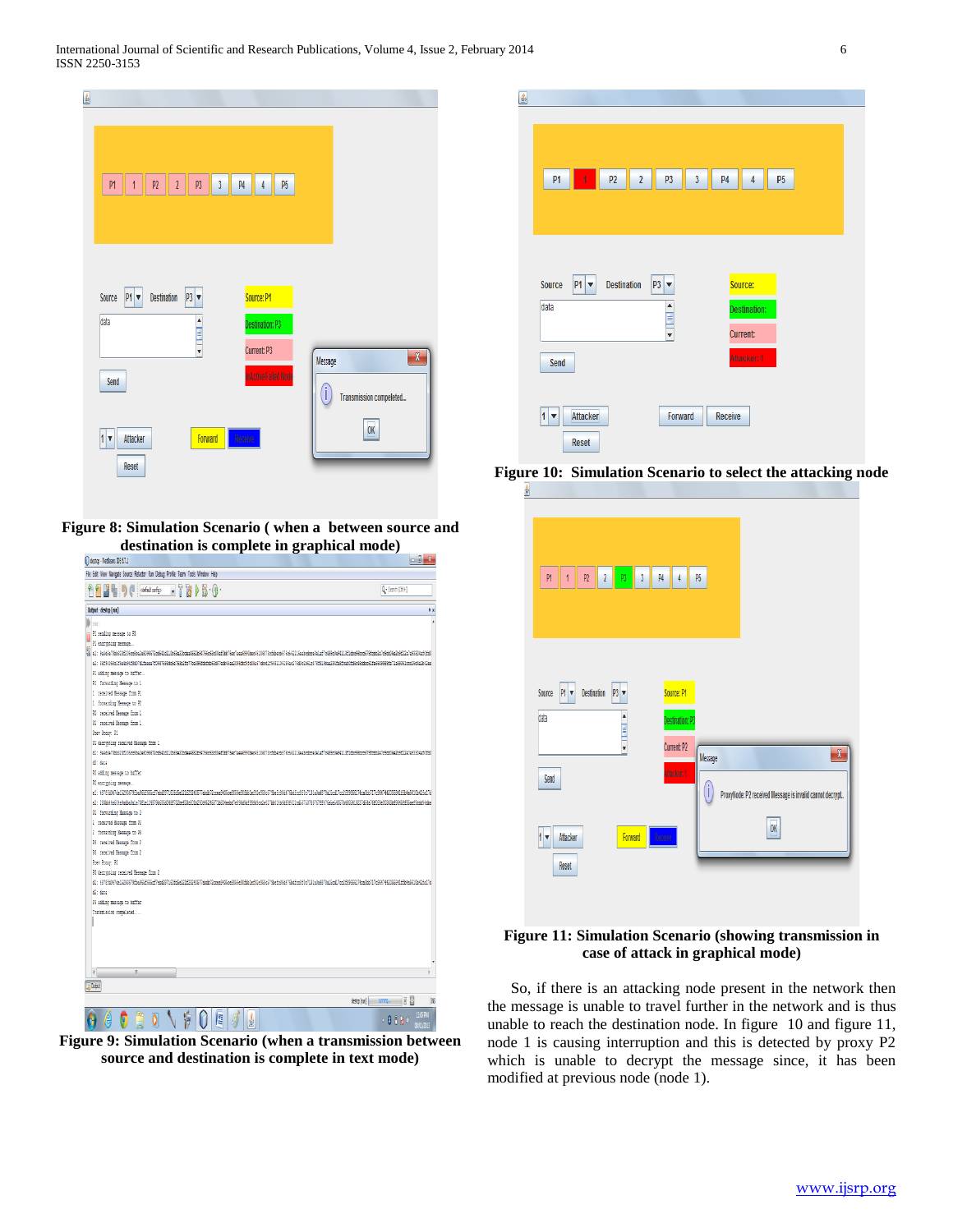| destcp - NetBeans IDE 6.7.1                                                                                                                                                                                                                                                                                                                                                                                                                                                                                                                                                                                                                                                                                                                             | ia B               |
|---------------------------------------------------------------------------------------------------------------------------------------------------------------------------------------------------------------------------------------------------------------------------------------------------------------------------------------------------------------------------------------------------------------------------------------------------------------------------------------------------------------------------------------------------------------------------------------------------------------------------------------------------------------------------------------------------------------------------------------------------------|--------------------|
| File Edit View Navigate Source Refactor Run Debug Profile Team Tools Window Help                                                                                                                                                                                                                                                                                                                                                                                                                                                                                                                                                                                                                                                                        |                    |
| PP B b O delatorio - T B B B O                                                                                                                                                                                                                                                                                                                                                                                                                                                                                                                                                                                                                                                                                                                          | Q - Search (Otl+I) |
| Output - destrp (run)                                                                                                                                                                                                                                                                                                                                                                                                                                                                                                                                                                                                                                                                                                                                   |                    |
| <b>Ext</b><br>Pl sending message to PS<br>21 encrypting message<br>46 al: aEb0239073604c263aalb1b7075a214b1c224ff9a395a6a7Lcaf67149601a29492d35616aba423610d3012364f6fa46dc71d64a3b1b70cbL302c272faef540aadkofcf42b052bf644ca7a2ddb07a1a87c325b1a1f45782b8f5<br>a3 - 2ba3F789a73b69a62Fa916T194a584-736116481294a61635ba9a9b67a77a1ab1d8a9aa181a657a71f3669651156499b699a53aad7ddawbf7571b4F6b171a6181538aadaba411b768988818f7aa531a4126382bdc<br>F1 adding message to buffer<br>F1 forwarding Hessage to 1<br>1 received Hessage from P1<br>1 forwarding Message to 32<br>32 received Message from 1<br>22 received Message from 1<br>Prev Progr: PL<br>32 decrypting received Hessage from 1<br>ProxyNode: received Message is invalid cannot decrypt |                    |

**Figure 12: Simulation Scenario showing transmission in case of attack in text mode**

#### V. RESULT AND DISCUSSIONS

The proposed work provide Security and congestion control on SPLIT-TCP. In this work the number of proxy nodes can be obtained from the given equation:

 $np = n - (n/2)$  where, n is total number of nodes

The implementation of the network consists 9 nodes in which 4 intermediate nodes and 5 proxy nodes. Following table is used in the graph analysis. It has been assumed that the network topology consists of an alternate combination of proxy and intermediate nodes. T is the time taken to travel from source to destination at the Transport layer.

**Table 1: Computational Times of ARAN at Network layer and SPLIT-TCP**

| <b>Number</b><br><b>Nodes</b> | of   ARAN at Network  <br>Layer | (ARAN<br><b>Proposed</b><br>$+Split-TCP$ ) |
|-------------------------------|---------------------------------|--------------------------------------------|
| 50                            | 50T                             | 25T                                        |
| 100                           | 100T                            | 50T                                        |
| 150                           | 150T                            | 75T                                        |
| 200                           | 200T                            | 100T                                       |



**Figure 13: Computational Time of ARAN at Network Layer Vs. Transport Layer**

In Figure 13 comparison of computational times of ARAN over routing protocols of network layer and transport layer. As we can see in the figure starting with 50 nodes in the network the computational time taken by ARAN over Network layer is 50T and over Transport layer is 25T, with 100 nodes the computational time taken by ARAN over Network layer is 100T and over Transport layer is 50T, with 150 nodes the computational time taken by ARAN over Network layer is 150T and over Transport layer is 75T and with 200 nodes the computational time taken by ARAN over Network layer is 200T and over Transport layer is 100T.

#### VI. CONCLUSION AND FUTURE SCOPE OF WORK

The research work embed ARAN on Split-TCP at the Transport layer results in a security aware congestion control mechanism which also reduces delay and thus enhances performance. It is secure since the proxy node does not forward the tampered message to the next node. And it enhances the performance as security checks are not implemented at every node of the network. Instead security is analyzed only at the proxy nodes. As per proposed scheme when the proxy node is unable to carry out decryption successfully then it sends a negative acknowledgement to the source. In the future work, this can be extended by making three attempts for retransmission, then considering this scenario as congestion. The work can also be enhanced by finding an alternate route by using DSR in case source receives a negative acknowledgement thrice.

#### **REFERENCES**

- [1] H. Hsieh and R. Sivakumar 2002, Transport Over Wireless Networks.Handbook of Wireless Networks and Mobile Computing, Edited by Ivan Stojmenovic. John Wiley and Sons, Inc.
- [2] Bing Wu, Jianmin Chen, Jie Wu, Mihaela Cardei 2006 "A Survey on Attacks and Countermeasures in Mobile Ad Hoc Networks", WIRELESS/MOBILE NETWORK SECURITY, pp. 2-38.
- [3] C.Siva Ram Murthy and G.Mohan, 2001. WDM Optical Networks:Concepts, Design and algorithms, PrenticeHall PTR, New Jersey.
- [4] Kopparty, S.; Krishnamurthy, S.V.; Faloutsos, M.; Tripathi, S.K.; 2002 , 'Split TCP for mobile ad hoc networks,' Global Telecommunications Conference, 2002. GLOBECOM '02. IEEE , vol. 1, pp. 138- 142.
- [5] C. Siva Ram Murthy and B. S. Manoj, 2004. "Ad Hoc Wireless Networks, Architectures and Protocols", Low Price Edition, Pearson Education.
- [6] Swastik Kopparty, Srikanth V. Krishnamurthy, Michalis Faloutsos, Satish K. Tripathi, "Split TCP for Mobile Ad Hoc Networks", Department of Computer Science and Engineering, University of California, Riverside.
- [7] Reuven Cohen and Anna Levin, 2009. "A Route-Control Mechanism for Improving the Performance of Transport Protocols in a MANET", IEEE Conference, 34th Local Computer Network, pp-546-553.
- [8] Dzmitry Kliazovich , Fabrizio Granelli 2010. ' Why Cross Layer?Advantages and Disadvantages,' University of Trento, Italy,pp:1-33
- [9] K. Ramakrishnan, S. Floyd, and D. Black, 2001. The Addition of Explicit Congestion Notification (ECN) to IP.RFC 3168, 2001.
- [10] P. Sarolahti and S. Floyd, 2007 "Cross-layer Indications for Transport Protocols," Internet draft draft-sarolahti-tsvwg-crosslayer-00.txt, 2007.
- [11] D. Kliazovich, F. Granelli, S. Redana, and N. Riato 2007, "Cross-Layer Error Control Optimization in 3G LTE," IEEE Global Communications Conference (GLOBECOM), Washington, DC, U.S.A.
- [12] D. Kliazovich, N. Ben Halima, and F. Granelli, 2007. Cross-Layer Error Recovery Optimization in WiFi Networks in Tyrrhenian International